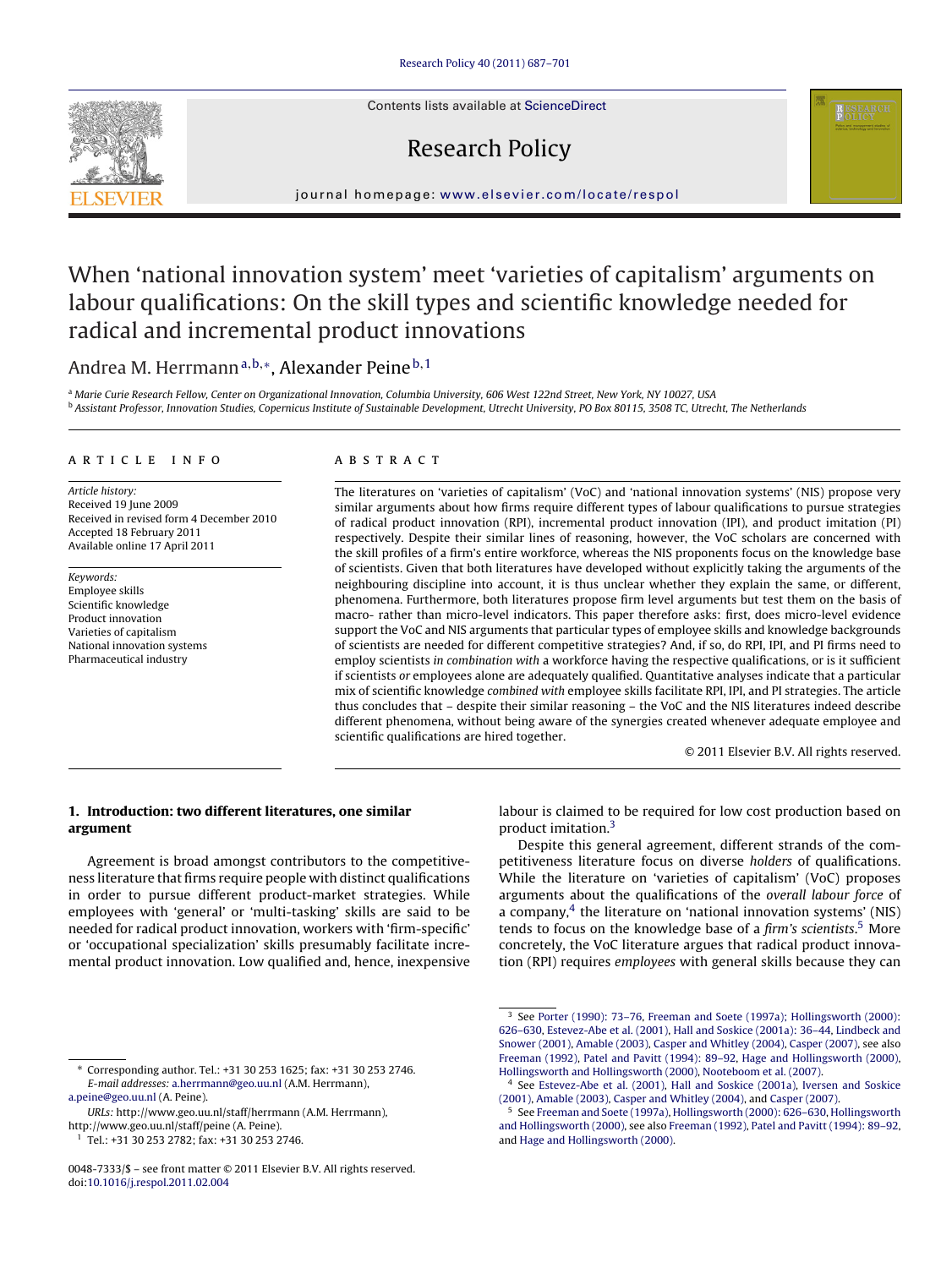adapt more easily to constantly changing supplier–producer relationships and market demands which, in turn, are characteristic of this product-market strategy. Specific skills are said to be necessary for incremental product innovation (IPI) because the in-depth knowledge of a company, of its market, its suppliers and customers enables employees to continuously improve products and production processes, and to adopt products to specific customer needs. Furthermore, employees with an in-depth understanding of how their firm operates are able to work autonomously and to take on responsibility. They know, for example, how to rectify mistakes that occur during the production process, which, in turn, contributes to maintaining a high level of product quality. Finally, product imitation (PI) is said to rely on employees with neither general nor specific but with low skills as their salary levels are reduced. Even though low-skilled employees cannot often rectify mistakes that occur during the production process without precise instructions from their superiors, this does not harm the pursuit of PI strategies, as product quality is less important than product costs.6

The NIS literature, on the other hand, illustrates how the employment of scientists with diverse knowledge backgrounds crucially enables to pursue RPI, IPI, and PI strategies. Scientists with heterogeneous knowledge are said to facilitate RPI as 'it might take an enormous intellectual effort or an extremely creative mind, to identify a potential new combination' ([Lundvall,](#page--1-0) [1992b: 8; s](#page--1-0)ee also [Johnson, 1992: 29\).](#page--1-0) Scientists who have worked with colleagues from diverse universities, countries, and disciplines – while being rather autonomous from their supervising professor – are more likely to have the necessary, radically innovative potential due to their increased imaginative capacities. Scientists with a homogeneous knowledge base, on the contrary, are found to enable the pursuit of IPI strategies. Since they have worked within the same field of research and the same team for a long time, scientists with homogeneous knowledge have an indepth understanding of the technological opportunities in this area and are used to cooperating, and to combining their insights, in order to develop incremental innovations. At the same time, they might be so familiar with one environment that they have difficulties to imagine entirely new realities and, thus, lack the creative capacities to come up with radically new ideas. Finally, PI firms do neither require scientists with a heterogeneous nor a homogeneous knowledge base as they imitate the inventions of their competitors. PI strategists thus benefit from not hiring scientists.7

Two features of these literatures are particularly noteworthy. First, both literatures do not test their arguments on the basis of micro-, that is, firm-level indicators. Instead, the NIS and VoC literatures start from the observation that the innovative performance and product market strategies of firms vary between countries and seem to be supported by national institutions, including research as well as education and training (E&T) systems. Based on data aggregated at the industry level, both literatures conclude that these institutional differences cause firms to embark on diverse innovation or product market strategies as they facilitate the availability of different factor types, including scientific knowledge and employee

skills. With some very few exceptions,<sup>8</sup> micro-level assessments of scientific knowledge and skill profiles are not provided.<sup>9</sup>

Second, even though they both propose similar lines of reasoning, it is unclear whether the NIS and the VoC arguments refer to the same or different phenomena, because the two literatures developed in parallel without explicitly taking the arguments of the neighbouring discipline into account. While the VoC scholars consider the education and training which employees receive, $10$ the NIS proponents are rather concerned with the career paths of scientists.<sup>11</sup> Ultimately, though, the reasoning of both literatures rests on the insight that the increased exposure of people to new ideas – be it in the form of employees changing firms more regularly, be it in the form of scientists being more autonomous and performance oriented in their choice of research projects – is crucial for the emergence of radical innovations. But, do firms need to hire scientists with a particular knowledge profile in addition to a workforce with distinct qualifications in order to pursue RPI, IPI, and PI strategies respectively? Or is it sufficient if scientists alone have a particular knowledge base, given that they constitute that employment group with the key capacities for innovation? Or are scientists merely one group of the firm's entire workforces and, hence, require particular skill profiles rather than knowledge backgrounds?

Consequently, this article has two aims. First, it analyses whether micro-level data confirms the NIS and VoC arguments on the importance of different qualification types for RPI, IPI, and PI strategies. Second, the article explores whether the VoC and the NIS literatures explain similar or different phenomena. To these ends, the article studies pharmaceutical firms – including biotech, traditional pharmaceutical, and generics firms – in Germany, Italy, and the UK. Pharmaceutical firms are particularly revealing cases to study as the scientifically established notion of a 'new chemical entity' allows the distinction between RPI, IPI, and PI strategies at the firm level.

Furthermore, firms in different countries need to be studied so as to reveal whether possible differences in the labour qualifications employed by RPI, IPI, and PI firms result from the competitive strategies of these firms, or from the sheer availability of diverse qualifications due to the country's research and E&T systems. If the employee skills and scientific knowledge employed by RPI, IPI, and PI firms differ between these competitive strategies rather than between countries, we can conclude that firms cannot randomly hire people, but that RPI, IPI, and PI strategies require workforces with distinct qualification profiles. Germany, Italy, and the UK offer most comprehensive insights as these countries are said to have particularly characteristic E&T and research systems providing people with the required qualifications for RPI, IPI, and PI strategies. More precisely, the E&T and research systems of the UK are held to teach employees and scientists mostly qualifications which are required for RPI strategies, whereas Germany's E&T and research systems are found to provide people with the necessary qualifications for IPI strategies. The poorly developed E&T and research systems of Italy, in turn, are said to leave people with neither general nor specific and, hence, low skills, thereby facilitating the pursuit of PI strategies.12

[Amable \(2003\).](#page--1-0)

<sup>6</sup> See [Estevez-Abe et al. \(2001\): in particular 173-176,](#page--1-0) [Hall and Soskice \(2001a\):](#page--1-0) [21–33, 36–44,](#page--1-0) [Casper and Whitley \(2004\), s](#page--1-0)ee also [Iversen and Soskice \(2001\), a](#page--1-0)nd

<sup>8</sup> See, for example, [Hollingsworth and Hollingsworth \(2000\),](#page--1-0) [Iversen and Soskice](#page--1-0) [\(2001\), a](#page--1-0)nd [Nooteboom et al. \(2007\).](#page--1-0)

<sup>&</sup>lt;sup>9</sup> See, for example, [Freeman and Soete \(1997a\),](#page--1-0) [Hage and Hollingsworth \(2000\),](#page--1-0) [Hollingsworth \(2000\),](#page--1-0) [Estevez-Abe et al. \(2001\),](#page--1-0) [Hall and Soskice \(2001a\),](#page--1-0) [Amable](#page--1-0) [\(2003\),](#page--1-0) [Casper and Whitley \(2004\), s](#page--1-0)ee also [Patel and Pavitt \(1994\).](#page--1-0)

<sup>10</sup> See footnote 4. <sup>11</sup> See footnote 5.

<sup>7</sup> See [Freeman and Soete \(1997a\): in particular 268–281,](#page--1-0) [Hollingsworth \(2000\):](#page--1-0) [626–630,](#page--1-0) [Nooteboom et al. \(2007\),](#page--1-0) see also [Hollingsworth and Hollingsworth](#page--1-0) [\(2000\).](#page--1-0)

<sup>&</sup>lt;sup>12</sup> For proponents of these arguments ([Keck, 1993; Malerba, 1993; Walker, 1993;](#page--1-0) [Estevez-Abe et al., 2001; Hall and Soskice, 2001a; Amable, 2003; Casper andWhitley,](#page--1-0) [2004, s](#page--1-0)ee also [Patel and Pavitt, 1994; Freeman and Soete, 1997b\).](#page--1-0)